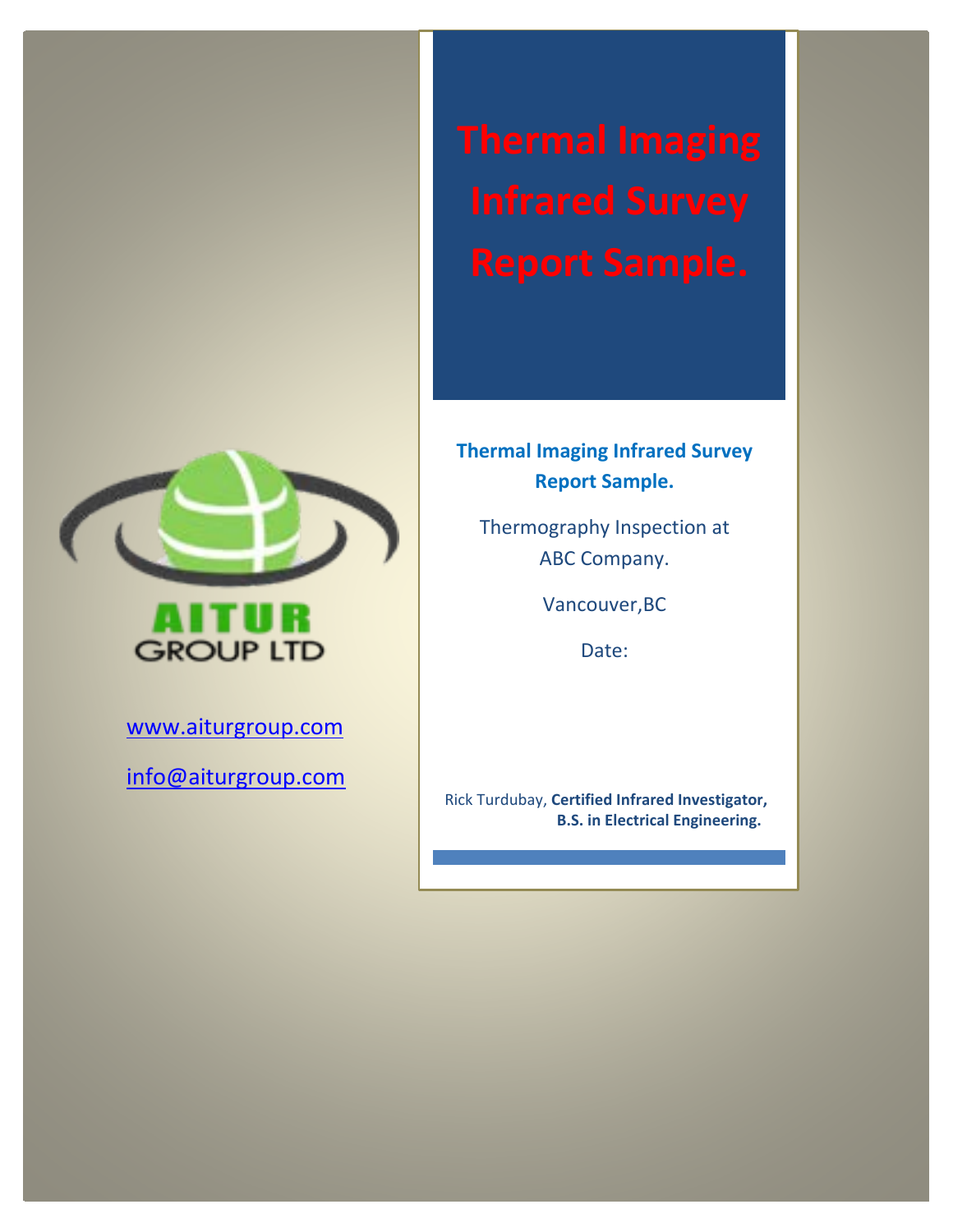

# **AiturGroup Ltd Thermal Imaging /Infrared Survey Report.**

**Thermography Inspection at ABC Company.**

**Address:**

**By Rick Turdubay,** Certified Infrared Investigator

B.S. in Electrical Engineering.

**Date:** The Contract of the Date:



E:mail: [info@aiturgroup.com](mailto:info@aiturgroup.com)

**Phone:604-496-4212**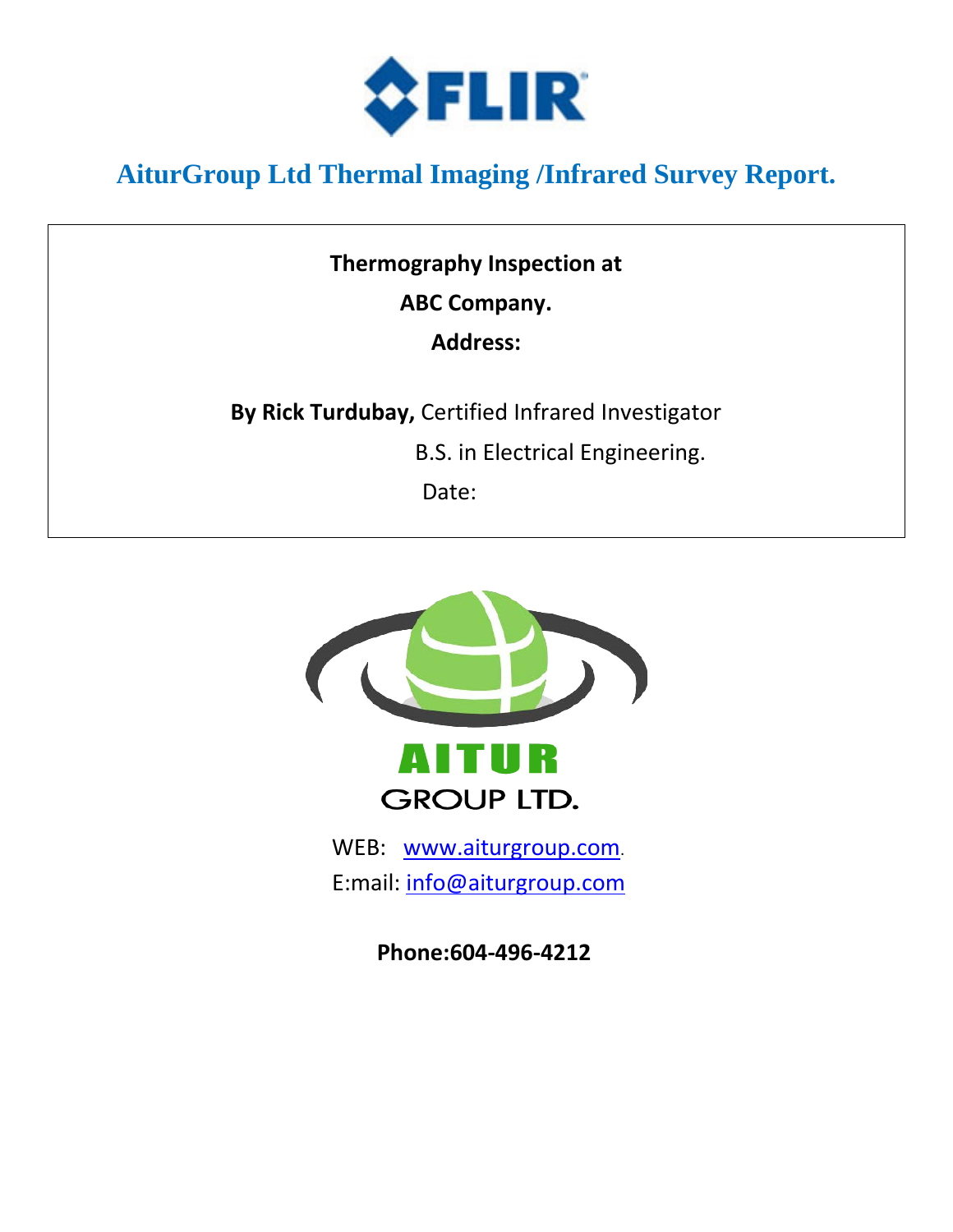

#### **How Infrared Thermography Works**

Infrared imagers "see" the heat radiated from your equipment in real time, just like a video camera sees visible light. In black/white thermograms (pictures of heat), white is hot and black is cold unless stated otherwise. When thermograms are in color, colors in the scene are matched to the reference bar. Colors appearing closer to the top or right of the reference bar indicate higher temperatures. Colors appearing closer to the bottom or left of the reference bar indicate lower temperatures.

#### Inspection Site Information

| Customer       | <b>ABC Company</b>                      |
|----------------|-----------------------------------------|
| Address        |                                         |
| Contact person |                                         |
| Phone number   |                                         |
| E-mail address |                                         |
| Thermographer  | Rick Turdubay, Flir Certificate # CON36 |

#### **Information:**

#### **Limited Liability, Errors& Omission**.

It is client's responsibility to have the recommended 60% or more of a rated electrical load during the 3-4 hours before inspection. Service provider does not warrant or guarantee the accuracy and/ or completeness of the inspection information provided. All conclusions and recommendations are based on the data taken at the time of the inspection and no guarantee regarding additional issues of any anomalies found as a result of any other source present or not present at the time of the investigation are made.

As a result, we suggest that you use our report and the Report Subjective Repair Priority Ratings as a guide but that you investigate and take appropriate corrective actions as soon as possible. No one can predict when a failure will occur. It is agreed that the service provider will not accept any claim from the client and/or third party.

#### **Repair Priority Ratings**

Each thermogram is given a Subjective Repair Priority Rating which is based upon your qualified assistant's opinion of how critical the subject item is to the safe and profitable operation of your overall system. The Inspection Summary section of this report explains how to use this Subjective Repair Priority Rating to help you determine how quickly you need to investigate and correct the potential problem.

Overheating can cause premature deterioration and costly, unplanned failure of your equipment. Overheating connectors, conductors and components will never get better. In fact, the temperature and rate of deterioration will increase with time.

| <b>Overview of Fault Rating:</b> |                                                    |                                                                        |
|----------------------------------|----------------------------------------------------|------------------------------------------------------------------------|
| <b>0</b> : Normal                | Temp rise( $\Delta T$ ) 0-5 °C No action           |                                                                        |
| 1: Low grade                     |                                                    | Temp rise ( $\Delta T$ ) 5-10 °C To be monitored – Plan new inspection |
| 2: Medium grade                  |                                                    | Temp rise (ΔT)10-35 °C Repair at scheduled shut down                   |
| <b>3</b> : Severe                | Temp rise ( $\Delta$ T) > 35 °C Repair immediately |                                                                        |
|                                  |                                                    |                                                                        |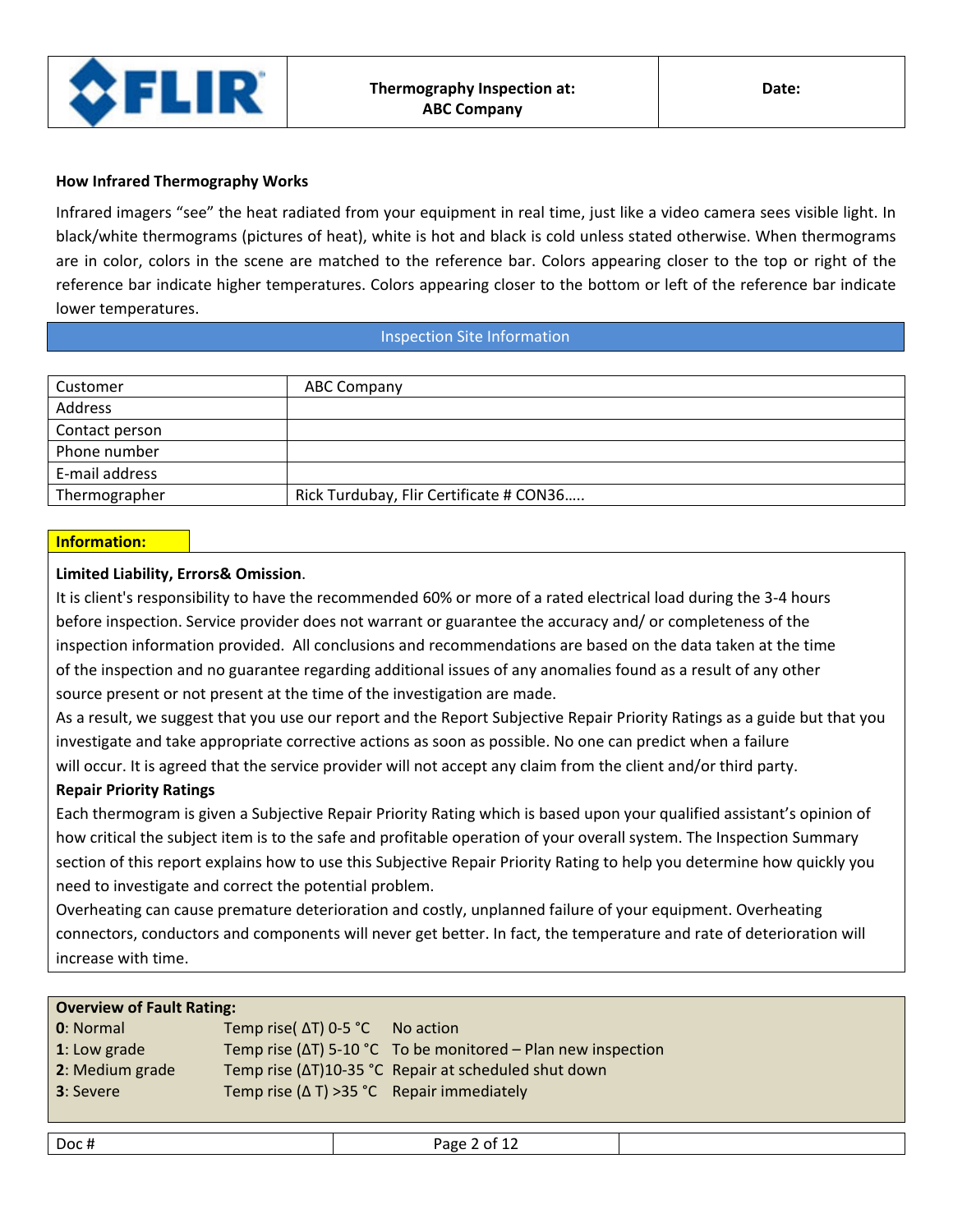

# Summary of Inspection

| <b>Location</b> | Equipment | <sup>=</sup> ault | Recommendation | <sup>D</sup> age Number |
|-----------------|-----------|-------------------|----------------|-------------------------|
| (Where)         | (What)    |                   |                |                         |

## **Qimaging.**

| 1. Electrical Room, House Panel | Incoming lugs: 120/208V              | $\overline{\phantom{a}}$ | Load < 3%, not possible to analyze,<br>another survey required | 4        |
|---------------------------------|--------------------------------------|--------------------------|----------------------------------------------------------------|----------|
| 2. Electrical Room, House Panel | Incoming lugs: 347/600V              | $\overline{\phantom{a}}$ | Load =0, not possible to analyze,<br>another survey required   | 5        |
| 3. Main Building, Panel -4A     | 3 Phase breaker                      | 1                        | To be monitored                                                | 6        |
| 4. Main Building, Panel -4B     | Circuit breakers                     | 1                        | To be monitored                                                | 7        |
| 5. Main Building, Panel -2C     | Circuit breakers                     | 1                        | To be monitored                                                | 8        |
| 6. Main Building, Panel -2A     | Circuit breakers                     | 1                        | To be monitored                                                | 9        |
| 7. Main Building, Panel -6A     | Circuit breakers                     | 1                        | To be monitored                                                | 10       |
| 8. Main Building, Panel -2B     | Circuit breakers<br>Circuit breakers | 2<br>1                   | Repair at scheduled shut down<br>To be monitored               | 11<br>11 |

| Doc# | -<br>$\sim$ $\sim$ $\sim$ $\sim$ $\sim$ $\sim$<br>Раре<br>ot 1<br>$\sim$ $\sim$ $\sim$ $\sim$ $\sim$ |  |
|------|------------------------------------------------------------------------------------------------------|--|
|      |                                                                                                      |  |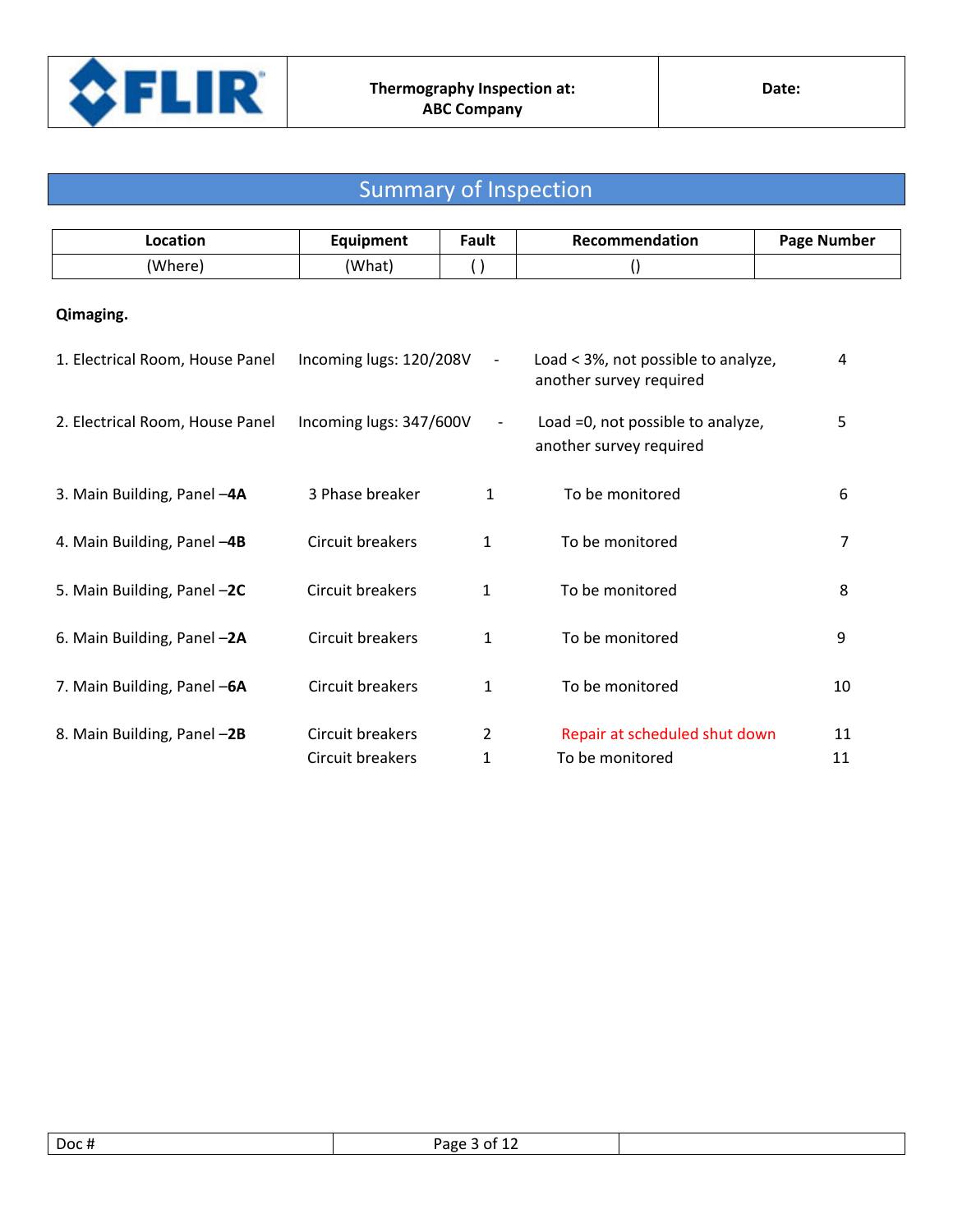

| I |  |  |
|---|--|--|
|   |  |  |
|   |  |  |
|   |  |  |

| Location       | <b>Electrical Room</b>          |  |
|----------------|---------------------------------|--|
| Equipment      | House Panel .120/208V, 225A     |  |
| Type           | Incoming lugs:120/208V          |  |
| Nom/Rated Load | 225A                            |  |
| Actual Load    | Phase: A=0.3A; B=0; C=0.6A,     |  |
|                | Load is under 3%,               |  |
| Fault          | Fault Rating: Loads = under 3%, |  |
|                | Not possible to analyze.        |  |
|                | Room Temp. C = 19.7;            |  |
|                | Reflected Temp.=18.2            |  |
|                | Rel. Humidity= 53%              |  |
|                | Emissivity= 0.95; Distance=2m   |  |
|                | See IR picture.                 |  |

#### **Thermogram**



## **RESERVED FOR THERMOGRAM AFTER COMPONENT REPAIR**

#### **Analysis and Recommended Action:**

All phases' loads are too small, under 3% of the nominal/rated load. **Not possible to analyze. Recommendation**: Book another survey when an acceptable (at least 50% of the normal rate) load is available.

| <b>Inspected By:</b> | (Rick Turdubay) | Signature: | Date: |
|----------------------|-----------------|------------|-------|
| Repaired By:         |                 |            |       |
| Comment:             |                 |            |       |
|                      |                 |            |       |
|                      |                 |            |       |
|                      |                 |            |       |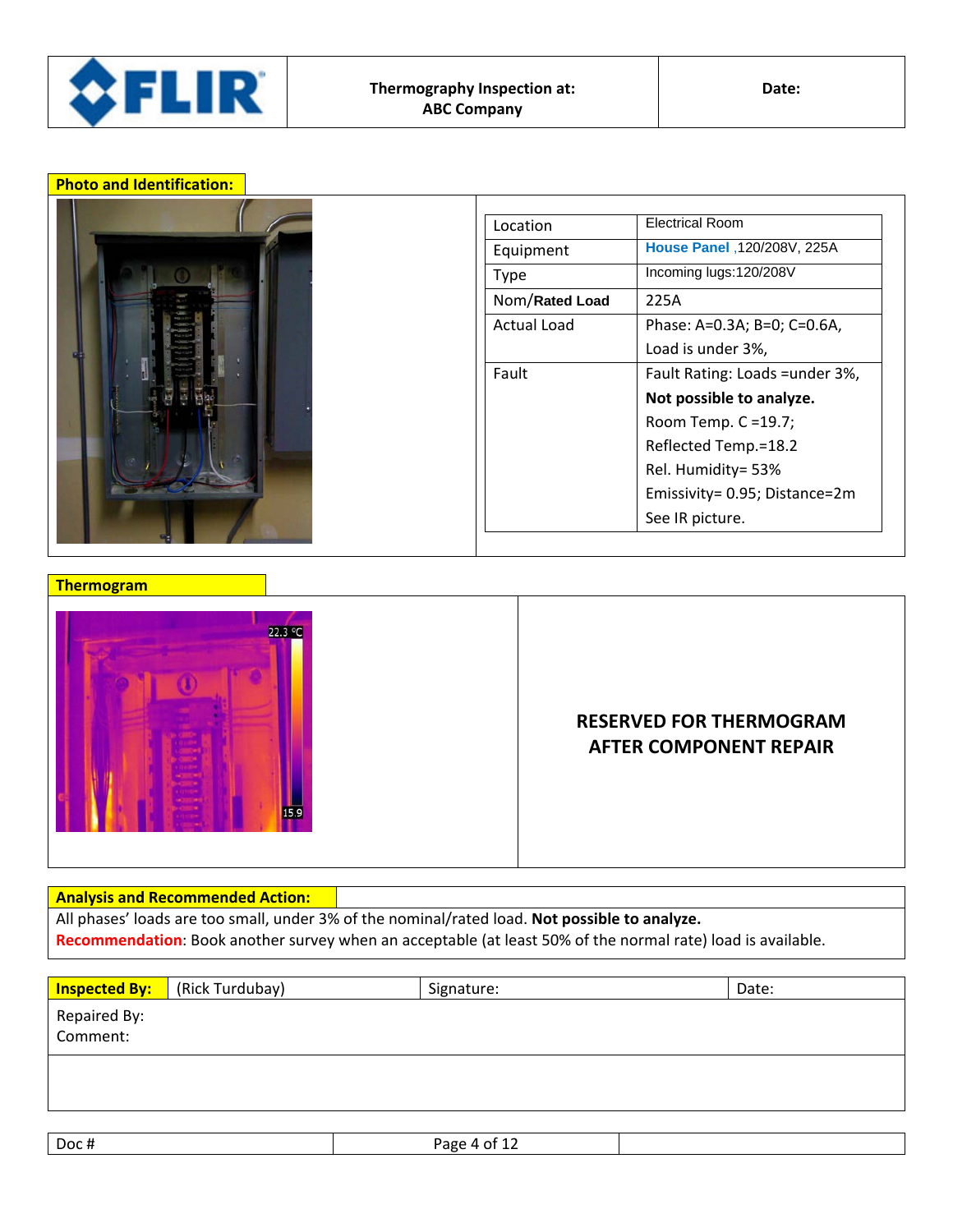

| <b>OMA</b><br><b>Thermogram</b><br>21.2.90<br><b>COM</b><br><b>STATISTICS</b><br>18.1 | Location<br>Equipment<br>Type<br>Nom/Rated Load<br>Actual Load A<br>Fault | <b>Electrical Room</b><br>House Panel , 347/600V, 125A<br>Incoming lugs, 347/600V<br>125A<br>Phase: A=0; B=0; C=0<br>Loads =0; Not possible to |
|---------------------------------------------------------------------------------------|---------------------------------------------------------------------------|------------------------------------------------------------------------------------------------------------------------------------------------|
|                                                                                       |                                                                           | analyze.<br>Room Temp. $C = 19.7$ ;<br>Reflected Temp.=18.2<br>Rel. Humidity= 53%<br>Emissivity= 0.95; Distance=2m<br>See IR picture.          |
|                                                                                       |                                                                           | <b>RESERVED FOR THERMOGRAM</b><br><b>AFTER COMPONENT REPAIR</b>                                                                                |

**Analysis and Recommended Action:** All phases' loads are equal 0 (zero). **Not possible to analyze. Recommendation**: Book another survey when an acceptable (at least 50% of the normal rate) load is available.

| <b>Inspected By:</b>     | (Rick Turdubay) | Signature: | Date: |
|--------------------------|-----------------|------------|-------|
| Repaired By:<br>Comment: |                 |            |       |
|                          |                 |            |       |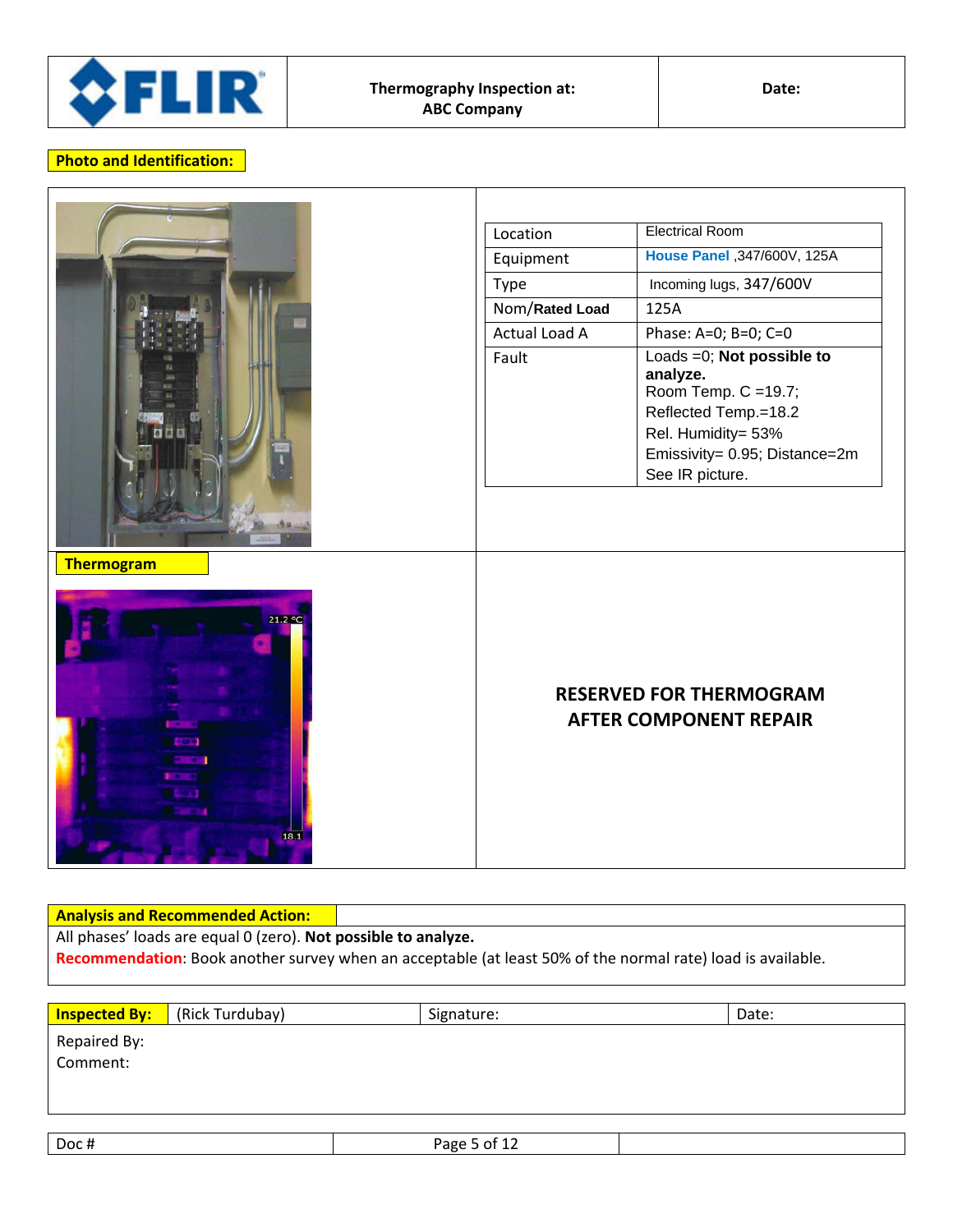

|                   | Location                           | Main Building                                                          |
|-------------------|------------------------------------|------------------------------------------------------------------------|
|                   | Equipment                          | Panel 4A, 120/208V, 400A                                               |
|                   | <b>Type</b>                        | Incoming lugs: 120/208V                                                |
|                   | Nom/Rated Load                     | 400 A                                                                  |
|                   | Actual Load: A                     | A=42; B=61; C=42                                                       |
|                   | <b>Type</b>                        | <b>Circuit Breakers:</b>                                               |
|                   | Nom/Rated Load                     | CB #38-40-42 3Phase; 100A                                              |
|                   | Actual Load: A                     | A= 44A; Load %= 44                                                     |
|                   |                                    | $B = 46A$ ; Load %= 46                                                 |
|                   |                                    | $C = 40A$ ; Load %= 40                                                 |
|                   |                                    | Room Temp. C = 23.5;                                                   |
|                   |                                    | Reflected Temp.=23.1                                                   |
|                   |                                    | Rel. Humidity= 48.7%                                                   |
|                   |                                    | Emissivity= 0.95; Distance=2m                                          |
|                   |                                    |                                                                        |
|                   | Fault                              | Fault Rating: 1: Low grade                                             |
|                   |                                    | Spot1.Temp = 32.1, Spot2=27.5;<br>Tem. rise $\Delta T$ 4.6 °C,         |
|                   |                                    | See IR picture.                                                        |
| <b>Thermogram</b> |                                    |                                                                        |
|                   |                                    | <b>Fault Suggestion:</b> The $\Delta T < 5$ °C. However, the corrected |
|                   |                                    | maximum allowable temperature for the circuit breaker #                |
| 32.2 °C           |                                    | 38-40-42 at the existing actual phase loads and room t °C              |
|                   | is 29-30°C. The operating t°C=32.1 |                                                                        |
|                   |                                    | See calculation formula on the last page of the report.                |
|                   |                                    |                                                                        |
|                   |                                    |                                                                        |
|                   |                                    |                                                                        |
|                   |                                    |                                                                        |
|                   |                                    | <b>RESERVED FOR THERMOGRAM</b>                                         |
|                   |                                    | <b>AFTER COMPONENT REPAIR</b>                                          |
|                   |                                    |                                                                        |
|                   |                                    |                                                                        |
|                   |                                    |                                                                        |
|                   |                                    |                                                                        |
|                   |                                    |                                                                        |
|                   |                                    |                                                                        |
|                   |                                    |                                                                        |

#### **Analysis and Recommended Action:**

3Phase CB # 38-40-42; Nominal rate: 100A. Actuals: A= 44A; Load %= 44; B =46A; Load %= 46; C= 40A; Load %= 40 Spot1.Phase B, Temp =32.1, Spot2=27.5; Tem. Rise ∆T= 4.6 °C. **Fault Rating**: 1: **Low grade**. See the suggestion above. **Recommendation**: The CB to be monitored.

|                          | <b>Inspected By:</b> (Rick Turdubay) | Signature:   | Date: |
|--------------------------|--------------------------------------|--------------|-------|
|                          |                                      |              |       |
| Repaired By:<br>Comment: |                                      |              |       |
|                          |                                      |              |       |
|                          |                                      |              |       |
| Doc#                     |                                      | Page 6 of 12 |       |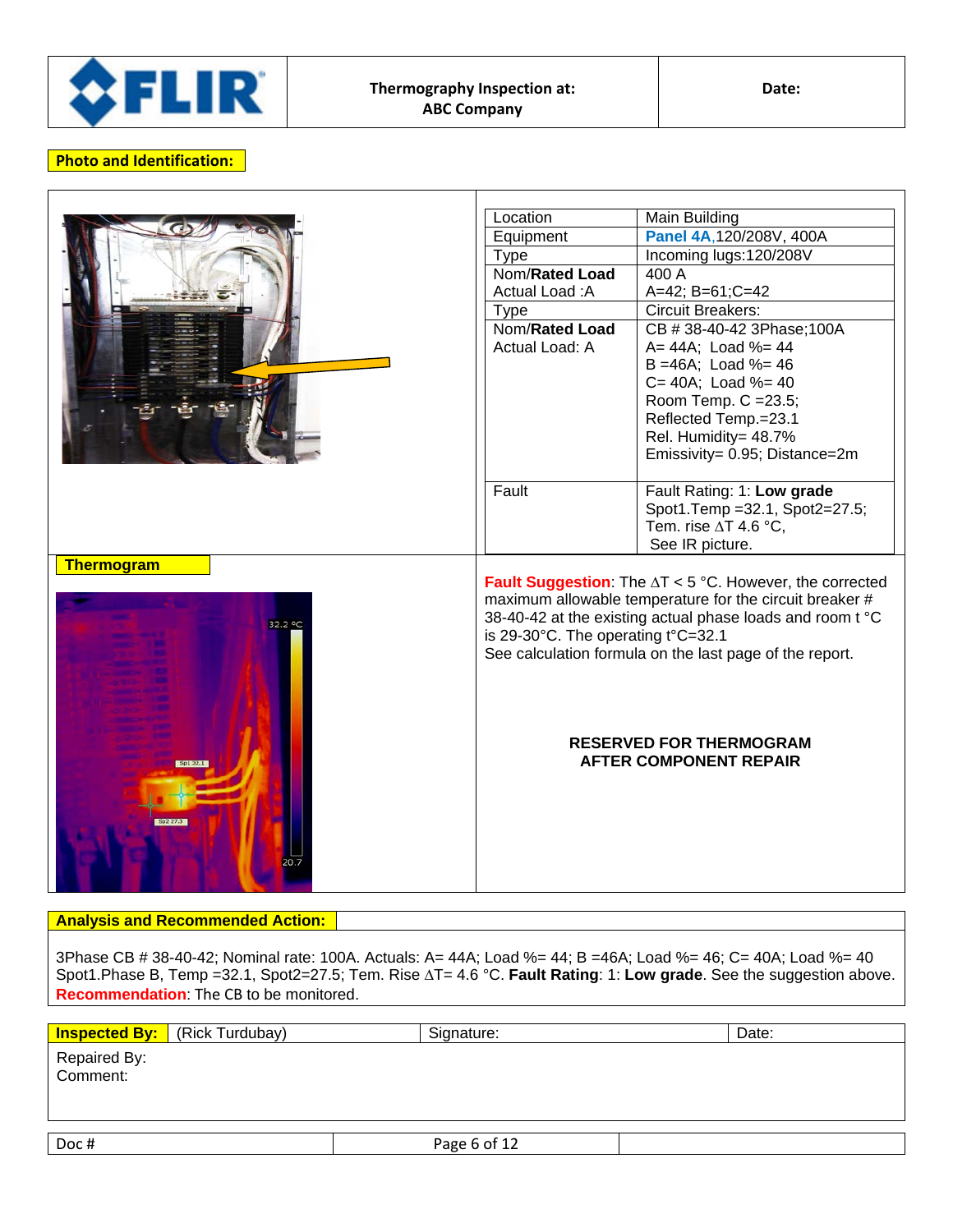

|                                                  | Location           | Main Building                                                   |
|--------------------------------------------------|--------------------|-----------------------------------------------------------------|
|                                                  | Equipment          | Panel 4B,120/208V, Rated:225A                                   |
|                                                  |                    | Incoming lugs loads:                                            |
|                                                  |                    | A=35A, Load %=15                                                |
|                                                  |                    | B=45A, Load %=20                                                |
|                                                  |                    | C=41A, Load %=18                                                |
|                                                  | <b>Type</b>        | Circuit breakers                                                |
|                                                  | Nom/Rated Load     | 15A                                                             |
|                                                  | <b>Actual Load</b> | Max. load on the CB #8                                          |
|                                                  |                    | Load = $10$ A; Load % = $66$                                    |
|                                                  |                    | <b>CB# 39; Load= 9A; Load %= 60</b>                             |
|                                                  |                    | Tem. Rise $\Delta T = 4^{\circ}C$                               |
|                                                  |                    | Room Temp. C = 23.5;                                            |
|                                                  |                    | Reflected Temp.=23.1                                            |
|                                                  |                    | Rel. Humidity= 48.7%                                            |
|                                                  |                    | Emissivity= 0.95; Distance=2m                                   |
|                                                  | Fault on the CB#8  | Fault Rating: 1: Low grade                                      |
|                                                  |                    | Spot1.Temp = 37.5, Spot2=30.7;                                  |
|                                                  |                    | Tem. rise $\Delta T = 6.8$ °C                                   |
|                                                  |                    | See IR picture.                                                 |
| Thermogram                                       |                    |                                                                 |
| <b>BOILDED</b> 36.8 °C<br>Sp3 3 Sp4 29.0<br>21.3 |                    | <b>RESERVED FOR THERMOGRAM</b><br><b>AFTER COMPONENT REPAIR</b> |

#### **Analysis and Recommended Action:**

CB # 8: Spot1.Temp =37.5, Spot2=30.7; **Tem. Rise ∆T= 6.8 °C**. **Fault Rating**: **1: Low grade**. **Recommendation**: the CB # 8 to be monitored.

|                          | <b>Inspected By:</b> (Rick Turdubay) | Signature:   | Date: |
|--------------------------|--------------------------------------|--------------|-------|
| Repaired By:<br>Comment: |                                      |              |       |
| Doc#                     |                                      | Page 7 of 12 |       |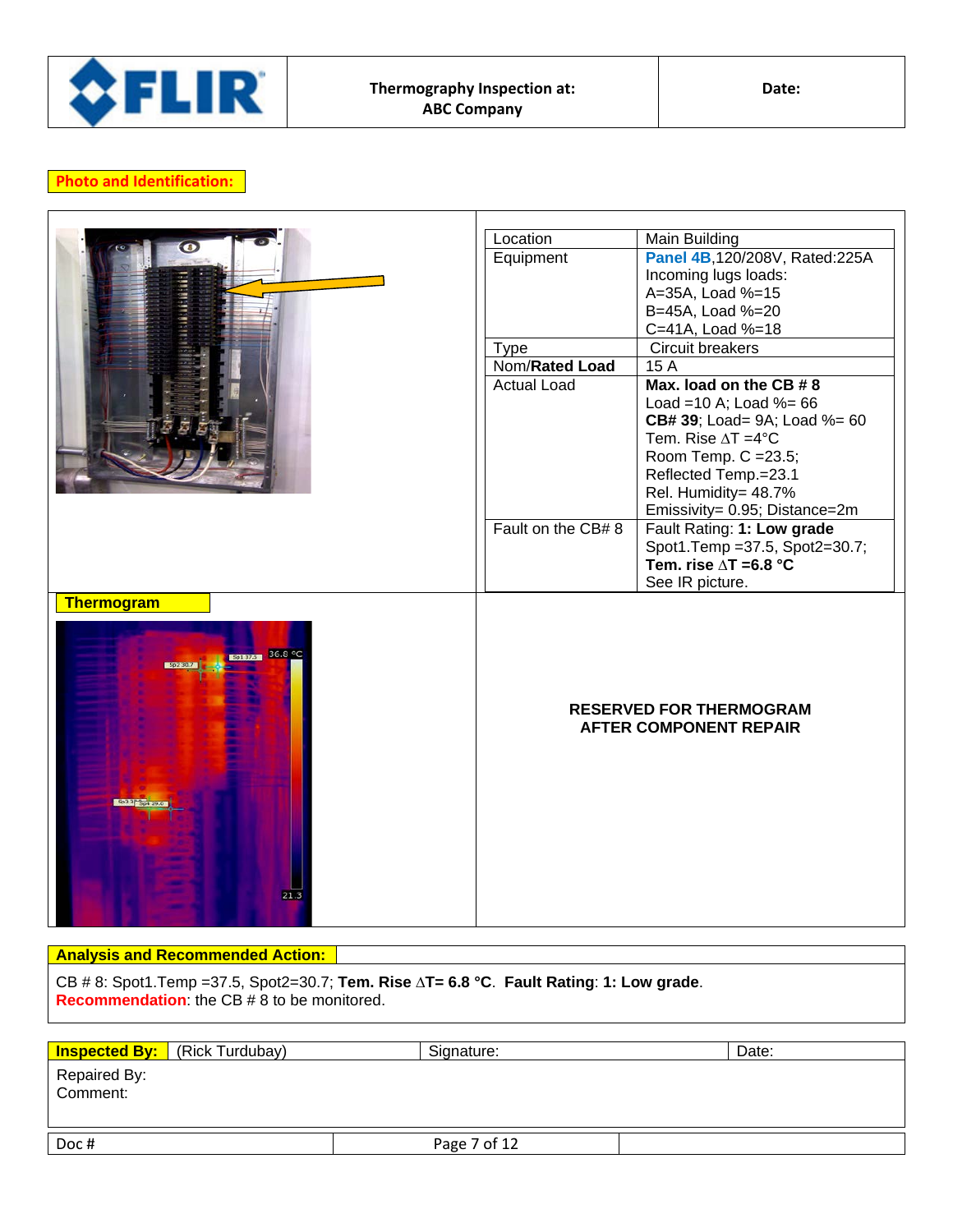

| Location           | Main Building                                                                                                                                                                                                                                                                                                                       |
|--------------------|-------------------------------------------------------------------------------------------------------------------------------------------------------------------------------------------------------------------------------------------------------------------------------------------------------------------------------------|
| Equipment          | Panel 2C, 120/208V, 225A                                                                                                                                                                                                                                                                                                            |
|                    | Main lugs-225 A                                                                                                                                                                                                                                                                                                                     |
| Actual Load:       | A=1A; B=21A; C=23A                                                                                                                                                                                                                                                                                                                  |
|                    | Load unbalanced                                                                                                                                                                                                                                                                                                                     |
| <b>Type</b>        | Circuit breakers                                                                                                                                                                                                                                                                                                                    |
| Nom/Rated Load     | $\overline{15}$ A                                                                                                                                                                                                                                                                                                                   |
| <b>Actual Load</b> | CB #3, Load=1A; Load %=6                                                                                                                                                                                                                                                                                                            |
|                    | CB #6, Load=4A; Load %= 26                                                                                                                                                                                                                                                                                                          |
|                    | Room Temp. C = 23.5;                                                                                                                                                                                                                                                                                                                |
|                    | Reflected Temp.=23.1                                                                                                                                                                                                                                                                                                                |
|                    | Rel. Humidity= 48.7%                                                                                                                                                                                                                                                                                                                |
|                    | Emissivity= 0.95; Distance=2m                                                                                                                                                                                                                                                                                                       |
|                    | Fault Rating: 1: Low grade.                                                                                                                                                                                                                                                                                                         |
|                    | CB #3; Spot1 t°C =31.3,                                                                                                                                                                                                                                                                                                             |
|                    | Spot2=27.8; Tem. rise $\Delta T = 3.5$ °C,                                                                                                                                                                                                                                                                                          |
|                    |                                                                                                                                                                                                                                                                                                                                     |
|                    | CB #6; Spot3 t°C =28.6,                                                                                                                                                                                                                                                                                                             |
|                    | Spot4=26.3°C; $\Delta T = 2.3$ °C,                                                                                                                                                                                                                                                                                                  |
|                    | <b>Fault Suggestion:</b> CB# 3, the $\Delta T < 5$ °C. However, the<br>corrected maximum allowable temperature for the circuit<br>breaker #3 at the existing actual load =1A and room $t^{\circ}C$ is<br>See calculation formula on the last page of the report.<br><b>RESERVED FOR THERMOGRAM</b><br><b>AFTER COMPONENT REPAIR</b> |
|                    | Type/Nom. Load<br>Fault<br>23-24°C. The operating t°C=31.3                                                                                                                                                                                                                                                                          |

#### **Analysis and Recommended Action:**

**Fault Rating: 1: Low grade.** See the fault suggestion above**.** Incoming lugs phases loads somewhat unbalanced at A=1A; B=21A; C=23A **Recommendation: the CB # 3 to be monitored.**

| <b>Inspected By:</b>     | (Rick Turdubay) | Signature: | Date: |
|--------------------------|-----------------|------------|-------|
| Repaired By:<br>Comment: |                 |            |       |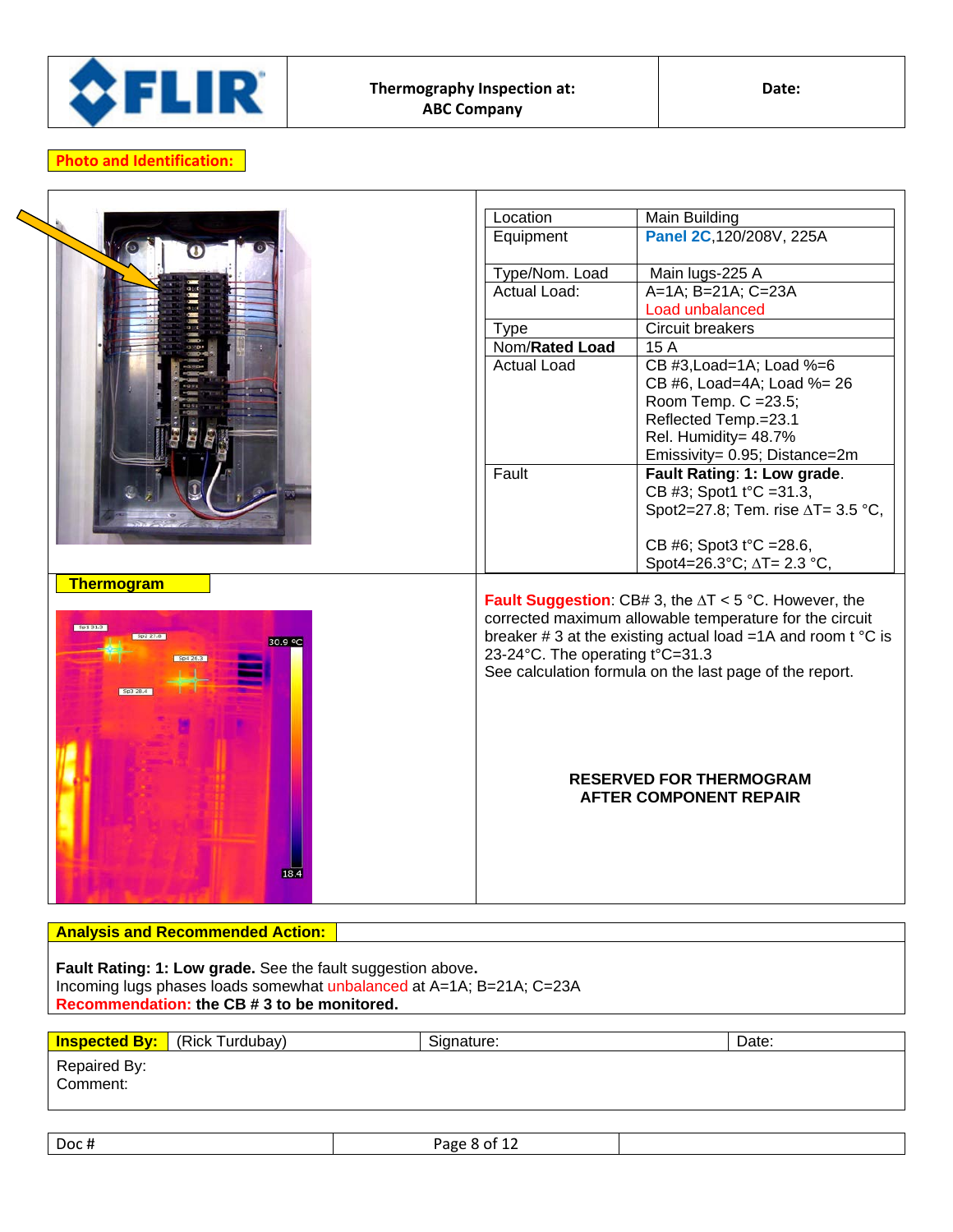

|                     | Location           | <b>Main Building</b>                                            |
|---------------------|--------------------|-----------------------------------------------------------------|
|                     | Equipment          | Panel 2A, 120/208V, Rated: 400A                                 |
|                     |                    | Actual load: A=80A;B=50A;C=60A                                  |
|                     | <b>Type</b>        | Circuit breakers                                                |
|                     | Nom/Rated Load     | 20 A                                                            |
|                     | <b>Actual Load</b> | Circuit Breaker #29                                             |
|                     |                    | Load = $15$ A; Load %= $75$                                     |
|                     |                    | Spot1 t°C =37.5, Spot2=28.8;                                    |
|                     |                    | Tem. rise $\Delta T = 8.7$ °C,                                  |
|                     |                    |                                                                 |
|                     |                    | Circuit Breakers # 21 and 25                                    |
|                     |                    | Load jumping between 4÷17A;                                     |
|                     |                    | Room Temp. C = 23.5;                                            |
|                     |                    | Reflected Temp.=23.1                                            |
|                     |                    | Rel. Humidity= 48.7%                                            |
|                     | Fault on the CB#29 | Emissivity= 0.95; Distance=2m                                   |
|                     |                    | Fault Rating:1 Low grade                                        |
|                     |                    | See IR picture.                                                 |
| 36.8 °C<br>Sp1 37.5 |                    | <b>RESERVED FOR THERMOGRAM</b><br><b>AFTER COMPONENT REPAIR</b> |
| 21.8                |                    |                                                                 |

## **Analysis and Recommended Action:**

Circuit Breaker #29; Load = 15 A; Load %= 75. Spot1 t°C =37.5, Spot2=28.8; **Tem. rise ∆T= 8.7 °C, Fault Rating: 1: Low grade Recommendation:** the CB # 29 to be monitored.

| <b>Inspected By:</b> (Rick Turdubay) | Signature:   | Date: |
|--------------------------------------|--------------|-------|
| Repaired By:<br>Comment:             |              |       |
| Doc#                                 | Page 9 of 12 |       |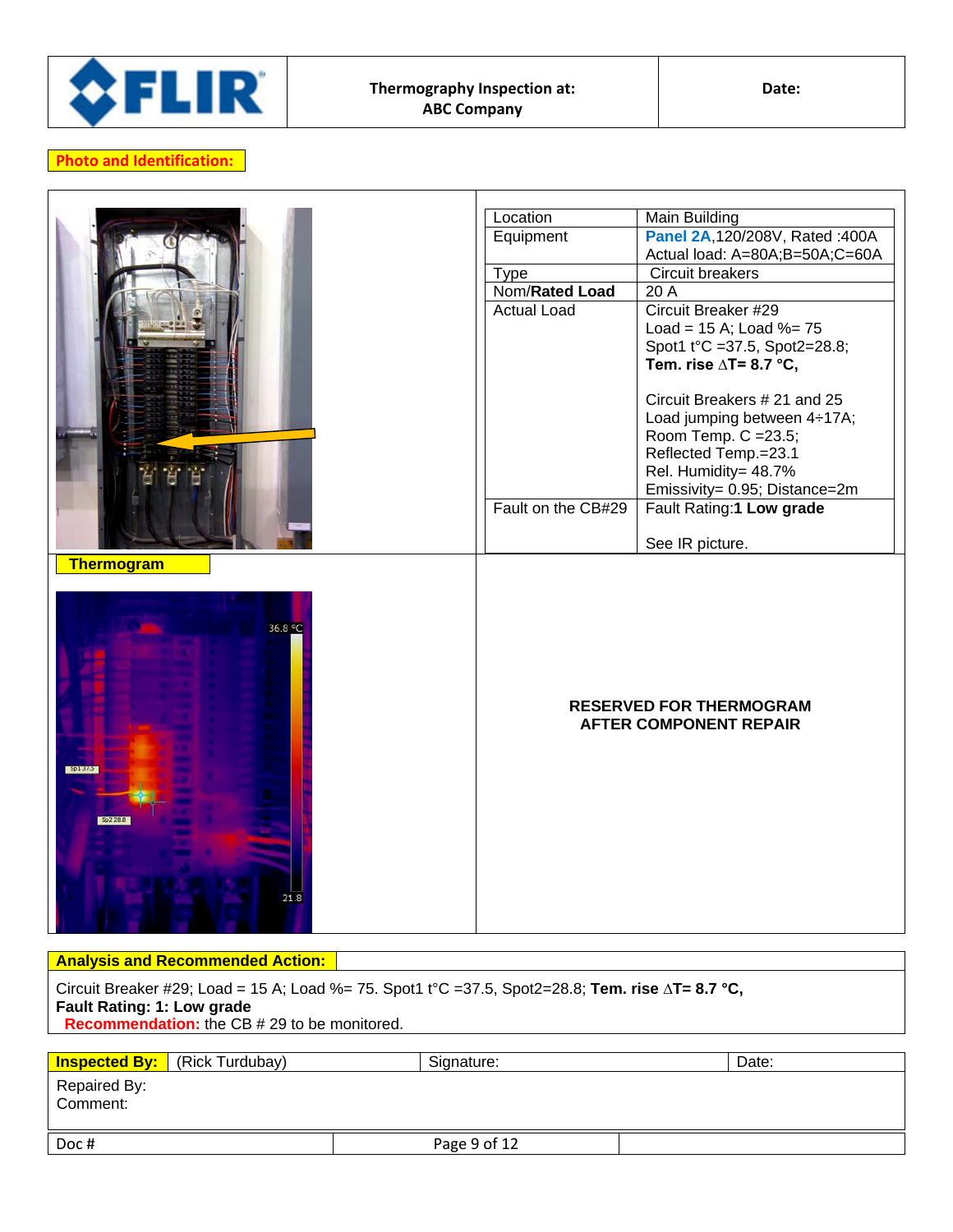

| Location         | <b>Main Building</b>                                                                                                                |
|------------------|-------------------------------------------------------------------------------------------------------------------------------------|
|                  | Panel 6A, 347/600V, Rated : 250A                                                                                                    |
|                  | Actuals=66A;B=73A;C=70A                                                                                                             |
|                  | Circuit breakers                                                                                                                    |
|                  | 15 A                                                                                                                                |
|                  | <b>Circuit Breaker #15</b>                                                                                                          |
|                  | Load = $11A$ ; Load %= $73$                                                                                                         |
|                  | Spot1 t°C =40.5, Spot2=32.0;                                                                                                        |
|                  | Tem. rise $\triangle T = 8.5$ °C                                                                                                    |
|                  | Circuit Breaker #17                                                                                                                 |
|                  | Load = $11A$ ; Load %= $73$                                                                                                         |
|                  | Spot1 t°C =38.8, Spot2=32.1;                                                                                                        |
|                  | Tem. rise $\Delta T = 6.7$ °C                                                                                                       |
| Fault on:        | Fault Rating: 1 Low grade                                                                                                           |
| CB# 15 and CB#17 | Room Temp. C = 23.5;                                                                                                                |
|                  | Reflected Temp.=23.1                                                                                                                |
|                  | Rel. Humidity= 48.7%                                                                                                                |
|                  | Emissivity= 0.95; Distance=2m                                                                                                       |
|                  | See IR picture.                                                                                                                     |
|                  |                                                                                                                                     |
|                  | Equipment<br><b>Type</b><br>Nom/Rated Load<br><b>Actual Load</b><br><b>RESERVED FOR THERMOGRAM</b><br><b>AFTER COMPONENT REPAIR</b> |

#### **Analysis and Recommended Action:**

Circuit Breaker **#15,** Tem. rise **∆T= 8.5 °C;** Circuit Breaker **#17** Tem. rise **∆T= 6.7 °C. Fault Rating: 1 Low grade. Recommendation:** the CB # 15 and CB# 17 to be monitored.

|                          | <b>Inspected By:</b> (Rick Turdubay) | Signature:    | Date: |
|--------------------------|--------------------------------------|---------------|-------|
| Repaired By:<br>Comment: |                                      |               |       |
| Doc#                     |                                      | Page 10 of 12 |       |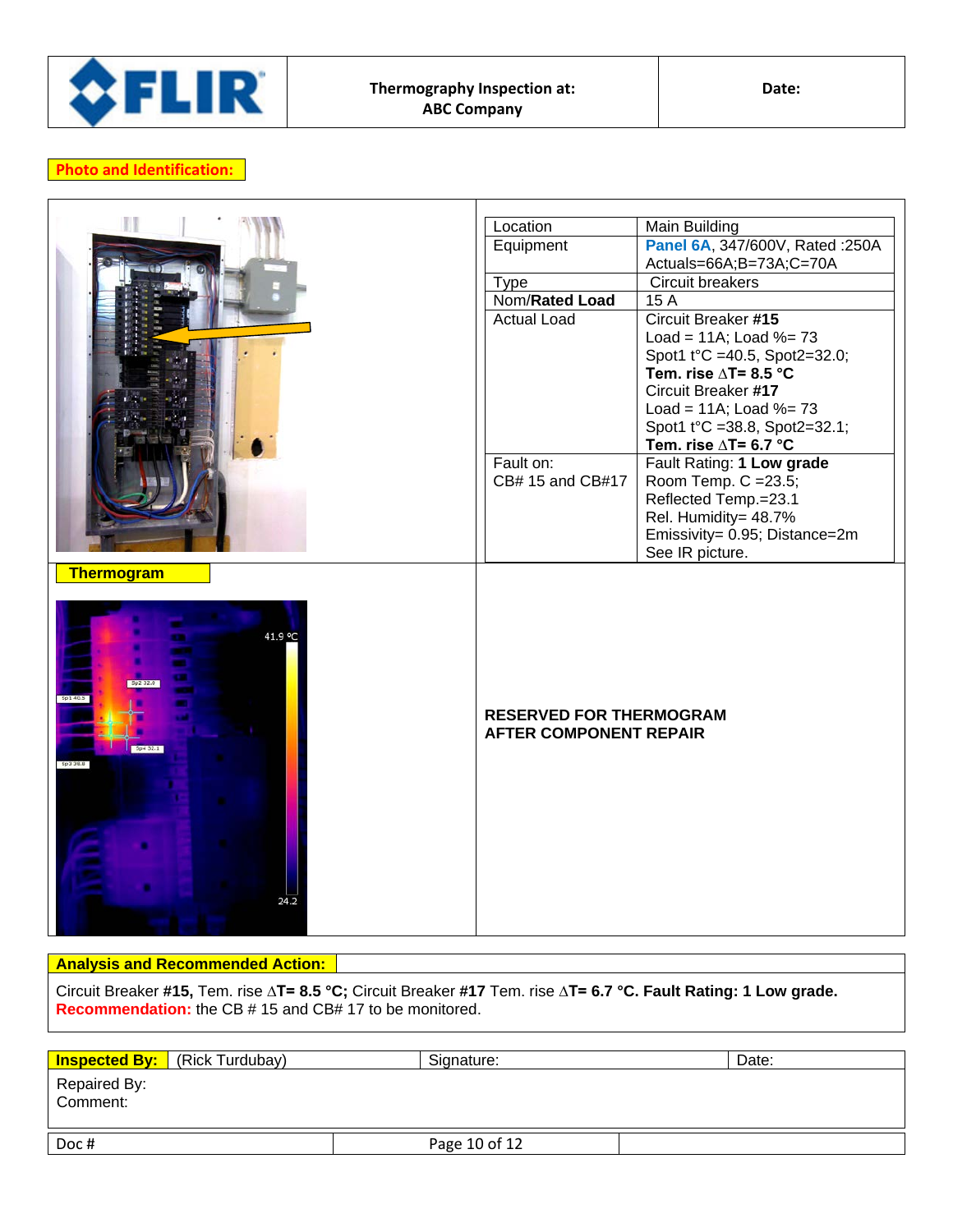

|                   | Location                 | Main Building                                           |
|-------------------|--------------------------|---------------------------------------------------------|
|                   | Equipment                | Panel 2B,120/208V, Rated :225A                          |
|                   |                          | Actual load: A=48A;B=20A;C=17A                          |
|                   |                          | Neutral=20A. Load unbalanced                            |
|                   | <b>Type</b>              | Circuit breakers                                        |
|                   | Nom/Rated Load           | 20 A                                                    |
|                   | <b>Actual Load</b>       | CB#37, Load=17A, Load %=85;                             |
|                   |                          | Spot1 t°C =46.6, Spot2=35.6;                            |
|                   |                          | Tem. rise $\Delta T = 11$ °C                            |
|                   |                          | Circuit Breaker #39                                     |
|                   |                          | Load = $10A$ ; Load %= $50$                             |
|                   |                          | Spot1 t°C =40.8, Spot2=35.0;                            |
|                   |                          | Tem. rise $\triangle T = 5.8$ °C                        |
|                   | Fault on the CB#37       | Fault Rating: 2: Medium grade                           |
|                   | Fault on the CB#39       | Fault Rating: 1 Low grade                               |
|                   |                          | Room Temp. C = 23.5;                                    |
|                   |                          | Reflected Temp.=23.1                                    |
|                   |                          | Rel. Humidity= 48.7%                                    |
|                   |                          | Emissivity= 0.95; Distance=2m                           |
|                   |                          | See IR picture.                                         |
| <b>Thermogram</b> |                          |                                                         |
|                   |                          |                                                         |
| 40.3 °C           | <b>Fault Suggestion:</b> |                                                         |
|                   |                          | a) Incoming lugs phases loads somewhat unbalanced       |
|                   |                          | at A=48A; B=20A; C=17A; Neutral= 20A.                   |
|                   |                          | b) CB #37, Load %=85 overloaded. Tem. rise $\Delta T$ = |
|                   |                          | 11 °C. Fault Rate: 2; Medium grade.                     |
|                   |                          |                                                         |
|                   |                          | c) CB #39, Load = 10A; Load %= 50Tem. rise $\Delta T$ = |
|                   |                          | 5.8 °C. Fault Rate: 1; Low grade.                       |
|                   |                          |                                                         |
|                   |                          |                                                         |
|                   |                          |                                                         |
|                   |                          |                                                         |
|                   |                          | <b>RESERVED FOR THERMOGRAM</b>                          |
| 24.9              |                          | <b>AFTER COMPONENT REPAIR</b>                           |
|                   |                          |                                                         |
|                   |                          |                                                         |
|                   |                          |                                                         |

| <b>Analysis and Recommended Action:</b>                             |            |       |  |
|---------------------------------------------------------------------|------------|-------|--|
| <b>Recommendation:</b>                                              |            |       |  |
| CB# 37, Fault Rate: 2; Medium Grade. Repair at scheduled shut down. |            |       |  |
| CB# 39 Fault Rate: 1; Low grade - to be monitored                   |            |       |  |
|                                                                     |            |       |  |
| (Rick Turdubay)<br><b>Inspected By:</b>                             | Signature: | Date: |  |
| Repaired By:<br>Comment:                                            |            |       |  |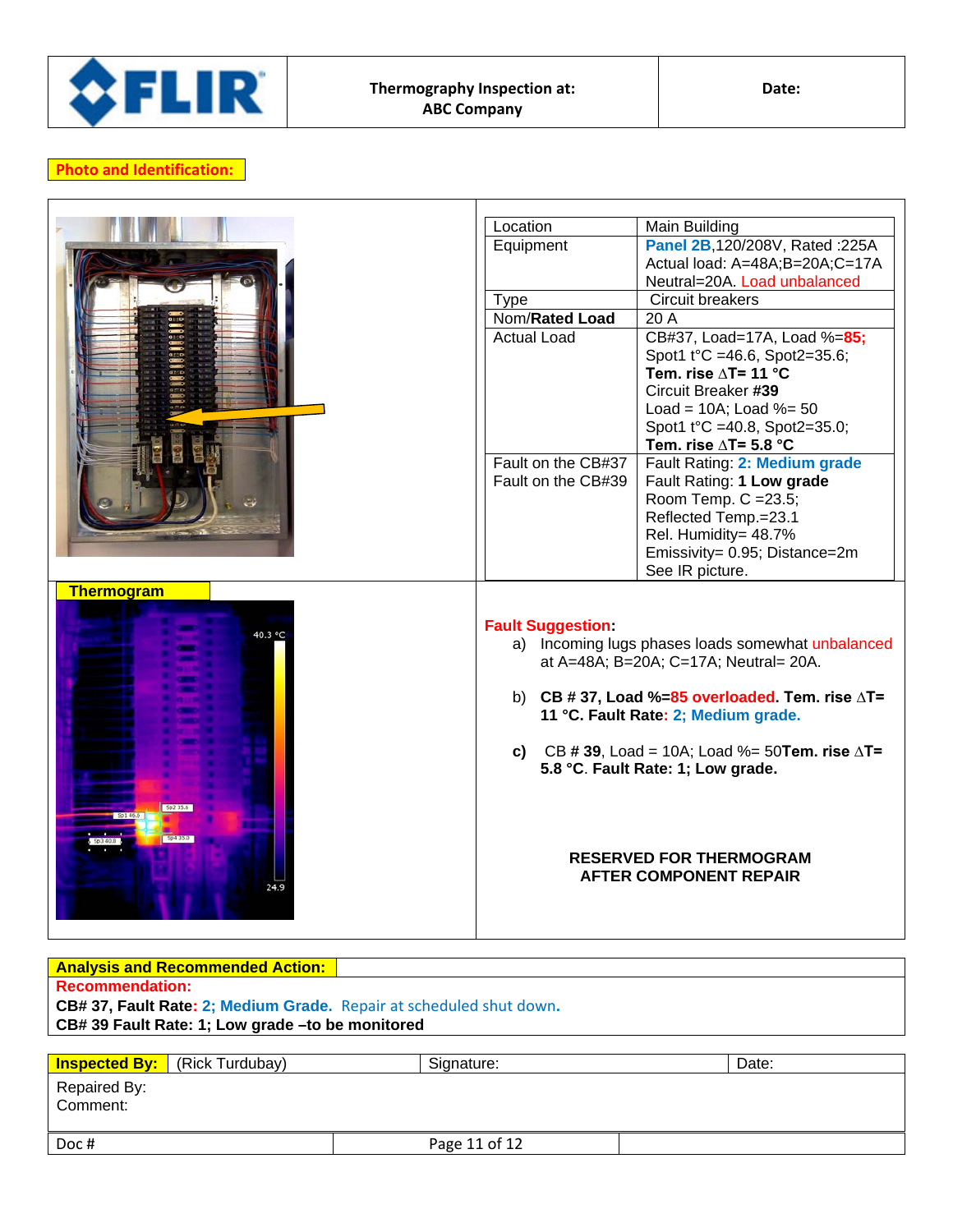## **Standard for Infrared Inspection of Electrical Systems & Rotating Equipment (2008)**



11.6 Unless noted otherwise, these absolute temperature criteria are based on equipment operating at the stated ambient temperature and at 100% of their rated load. The following formula below can be applied to these absolute temperature criteria to give a corrected maximum allowable temperature

## **(Tmaxcorr) for the reduced operating load and actual ambient temperature of the exception:**

**Tmaxcorr** =  ${(\text{Ameas} \div \text{Arated})^2 \times (\text{Trated rise})}$  + Tambmeas

**Tmaxcorr** = corrected maximum allowable temperature.

**Ameas** = measured load, in amperes

**Arated** = rated load, in amperes

**Trated rise** = rated temperature rise (from standard), in this case =30.

**Tambmeas** = measured ambient temperature

**Example:** See the report Page # 6. (Spot1.Temp =32.1, Spot2=27.5; Tem. rise 4.6 °C)

The 3Phase CB # 38-40-42 of the Panel 4A is found to be operating at a temperature of 32.1°C. The measured ambient temperature (Tambmeas) = 23.5°C. The circuit breaker (CB) is rated at 100 amps (Arated) but its actual average load is measured at only 43.33 amps.

- **1. What is the Tmaxcorr for the CB?**
- **2. Is the temperature of the CB an exception?**

**Tmaxcorr = {(Ameas ÷ Arated)<sup>2</sup> x (Trated rise)} + Tambmeas** 

Tmaxcorr = {(44.33 ÷ 100)<sup>2</sup> x (30)} + 23.5= {(0.44)<sup>2</sup>x (30)} + 23.5= {(0.20) x (30)} + 23.5 = 29.5 Tmaxcorr = **29.5°C**

The actual operating temperature of the CB (32.1°C) is greater than the Tmaxcorr of 29.5°C. **This is an exception!**